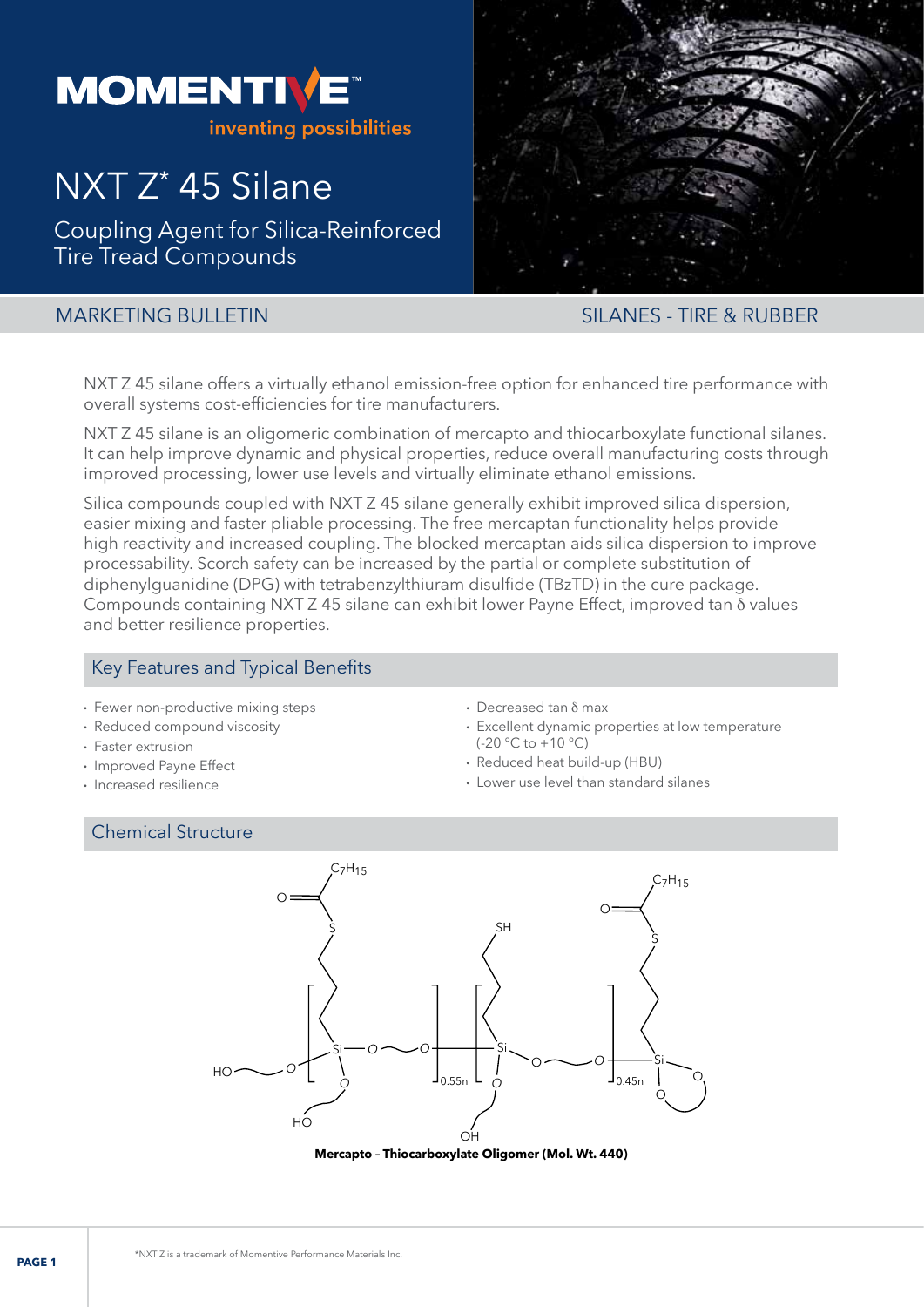|                                 | Compounds with DPG (2.0 phr) |           |                        | Compounds with TBzTD (0.3 phr) |           |                        |
|---------------------------------|------------------------------|-----------|------------------------|--------------------------------|-----------|------------------------|
| <b>Ingredients</b>              | S <sub>2</sub>               | <b>S4</b> | <b>NXT Z 45 Silane</b> | S <sub>2</sub>                 | <b>S4</b> | <b>NXT Z 45 Silane</b> |
| NP <sub>1</sub>                 |                              |           |                        |                                |           |                        |
| Buna VSL 5025-1, OE             | 96.3                         | 96.3      | 96.3                   | 96.3                           | 96.3      | 96.3                   |
| Buna CB 24                      | 15.0                         | 15.0      | 15.0                   | 15.0                           | 15.0      | 15.0                   |
| <b>TSR-20</b>                   | 15.0                         | 15.0      | 15.0                   | 15.0                           | 15.0      | 15.0                   |
| Zeosil 1165MP                   | 80.0                         | 80.0      | 80.0                   | 80.0                           | 80.0      | 80.0                   |
| N-330 CB                        | 10.0                         | 10.0      | 10.0                   | 10.0                           | 10.0      | 10.0                   |
| Sundex 8125 Proc. Oil           | 5.0                          | 5.0       | 5.0                    | 5.0                            | 5.0       | 5.0                    |
| 6PPD                            | 2.0                          | 2.0       | 2.0                    | 2.0                            | 2.0       | 2.0                    |
| MC Wax                          | 1.5                          | 1.5       | 1.5                    | 1.5                            | 1.5       | 1.5                    |
| TESPD, S2 silane <sup>(1)</sup> | 5.64                         |           |                        | 5.64                           |           |                        |
| TESPT, S4 silane <sup>(2)</sup> |                              | 6.40      |                        |                                | 6.40      |                        |
| <b>NXT Z 45 silane</b>          |                              |           | 5.30                   |                                |           | 5.30                   |
| ZnO                             | 2.5                          | 2.5       | 2.5                    | 2.5                            | 2.5       | 2.5                    |
| Steric Acid                     | 2.0                          | 2.0       | 2.0                    | 2.0                            | 2.0       | 2.0                    |

#### Table 1: Typical Silica-Reinforced Tire Tread Formulation Used to Evaluate NXT Z 45 Silane

(1) S2 (TESPD) silane and S4 (TESPT) silane containing compounds were formulated having equivalent number of silane molecules (2 molecules per mole) and total sulfur content.

(2) The NXT Z 45 silane compounds contained slightly less silane molecules and total sulfur content than the S2 and S4 compounds.

#### Table 2: Typical Cure Package for Silica-Reinforced Tire Tread Formulation Using Standard Sulfur Silane as a Coupling Agent

| Ingredients     | phr             | <b>Description</b>                      |
|-----------------|-----------------|-----------------------------------------|
| NP <sub>2</sub> |                 |                                         |
| Remill          | $\qquad \qquad$ | $\overline{\phantom{a}}$                |
| <b>FM</b>       |                 |                                         |
| Sulfur          | variable        | Varies per silane                       |
| <b>CBS</b>      | 2.0             | N-cyclohexyl-2-benzothiazolesulfenamide |
| <b>DPG</b>      | 2.0             | N,N-Diphenylguanidine                   |

Product formulations are included as illustrative examples only. Momentive makes no representation or warranty of any kind with respect to any such formulations, including, without limitation, concerning the efficacy or safety of any product manufactured using such formulations.

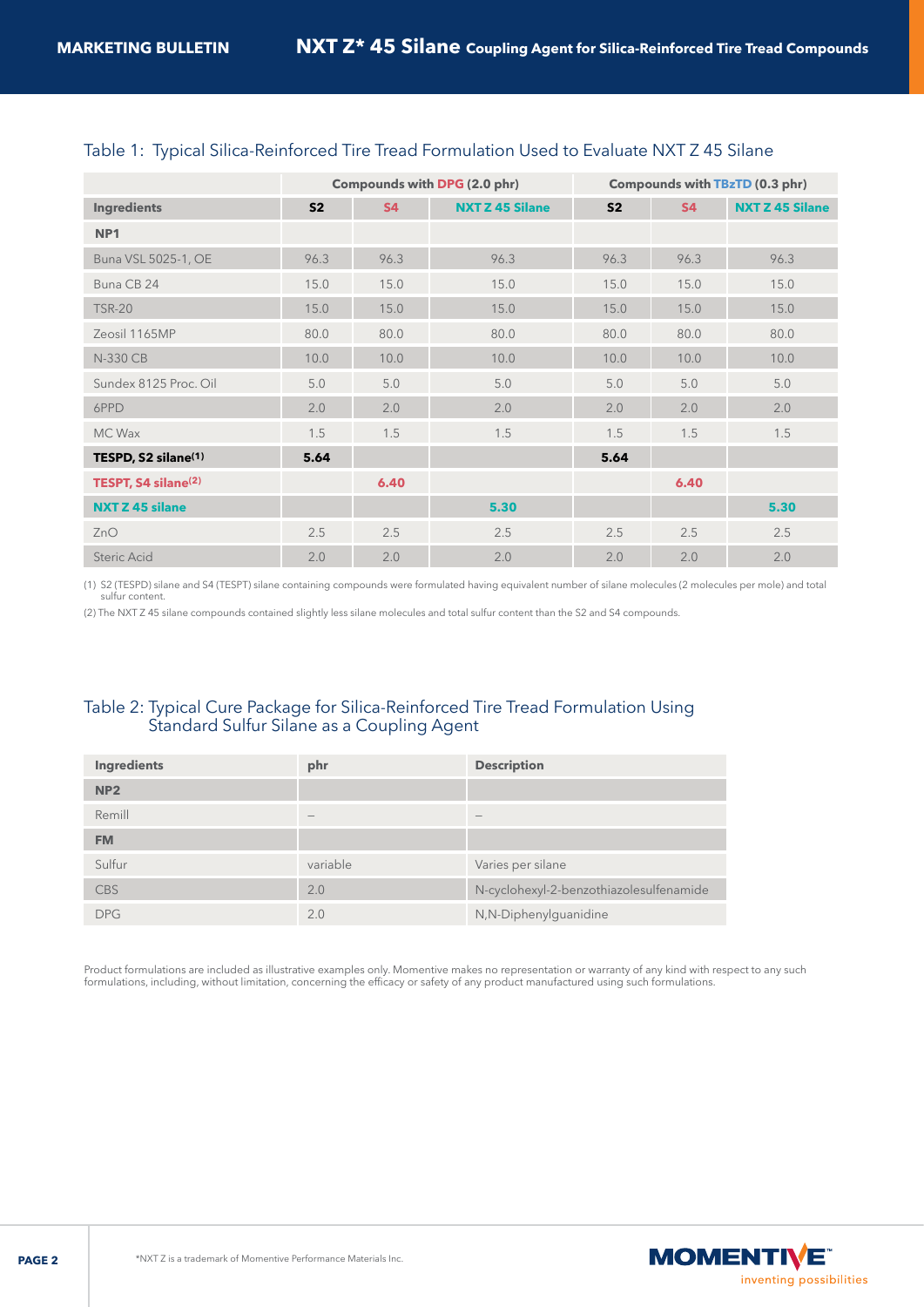#### General Processing Considerations

Please refer to Table 5 for details regarding mixing procedures using NXT Z 45 silane.

Dynamic properties with NXT Z 45 silane compounds are typically superior to standard S2 (TESPD) and S4 (TESPT) silane compounds in the 60-110 phr equivalent silica loading range. The unique design of the NXT Z 45 silane is essentially ethanol free.

Significant improvements in compound properties may be achieved by mixing NXT Z 45 with the standard cure package seen in Table 2. However, if more scorch safety is needed (see Figure 1), then adding approximately 0.3 phr of TBzTD and completely eliminating DPG can increase scorch safety by almost 300% without loss of compound properties (see Figures 1-6, and Table 3). If some DPG is desired, then using a cure package of CBS 2.0 phr, DPG 0.5 phr and TBzTD 0.2 phr can achieve similar scorch safety and compound properties (data not shown).

#### Figure 1: Cure Curve Comparison of S2 (TESPD) Silane, S4 (TESPT) Silane, and NXT Z 45 Silane in Rubber Compounds



Note: Test results. Actual results may vary.

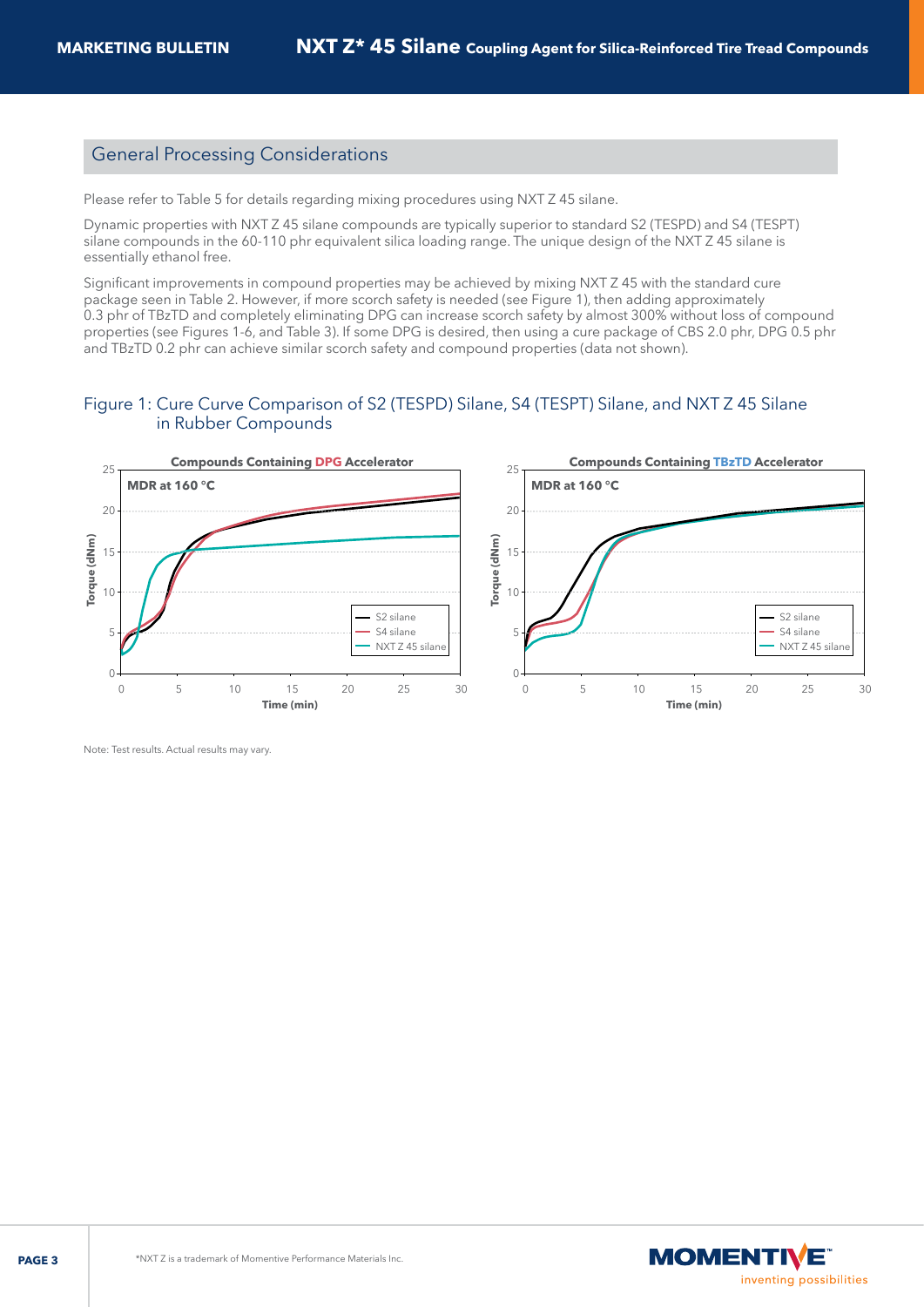#### Figure 2: Comparison of Batch Viscosities of S2 (TESPD) Silane, S4 (TESPT) Silane or NXT Z 45 Silane in Rubber Compounds



Note: Test results. Actual results may vary.

# Table 3: NXT Z 45 Silane Typical Physical Properties Increase When TBzTD is Substituted for DPG

|                             |              | Compounds with DPG (2.0 phr) |           |                        | Compounds with TBzTD (0.3 phr) |           |                        |
|-----------------------------|--------------|------------------------------|-----------|------------------------|--------------------------------|-----------|------------------------|
| <b>Ingredients</b>          | <b>Units</b> | S <sub>2</sub>               | <b>S4</b> | <b>NXT Z 45 Silane</b> | S <sub>2</sub>                 | <b>S4</b> | <b>NXT Z 45 Silane</b> |
| <b>Cure Package</b>         |              |                              |           |                        |                                |           |                        |
| Sulfur                      |              | 1.865                        | 1.100     | 1.675                  | 1.830                          | 1.065     | 1.640                  |
| <b>CBS</b>                  | phr          | 2.0                          | 2.0       | 2.0                    | 2.0                            | 2.0       | 2.0                    |
| <b>DPG</b>                  |              | 2.0                          | 2.0       | 2.0                    |                                |           |                        |
| Total Sulfur Atoms (x 1022) |              | 4.93                         | 4.93      | 3.82                   | 4.93                           | 4.93      | 3.82                   |
| Scorch at 135 °C, t3        | min          | 15                           | 12        | 6                      | 25                             | 14        | 21                     |
| Scorch at 135 °C, t10       | min          | 18                           | 16        | $\overline{7}$         | 27                             | 17        | 24                     |
| 100% Modulus                | <b>MPa</b>   | 2.8                          | 2.7       | 2.7                    | 2.7                            | 2.6       | 2.9                    |
| 300% Modulus                | <b>MPa</b>   | 13.0                         | 12.2      | 14.0                   | 12.8                           | 12.0      | 14.2                   |
| RI (M300/M100)              |              | 4.6                          | 4.5       | 5.2                    | 4.7                            | 4.6       | 4.9                    |
| Elongation                  | $\%$         | 332                          | 364       | 322                    | 325                            | 403       | 404                    |
| Shore A at RT               | shore A      | 70                           | 70        | 65                     | 70                             | 71        | 68                     |
| Graves Tear at 100 °C       |              | 35                           | 37        | 32                     | 31                             | 37        | 33                     |
| DIN Abrasion (normalized)   | $\%$         | 94                           | 100       | 123                    | 101                            | 98        | 122                    |
| Heat Build Up, Delta Temp.  | $^{\circ}C$  | 17                           | 18        | 13                     | 17                             | 18        | 13                     |
| Percent Set                 | %            | 14                           | 15        | 9                      | 12                             | 13        | 8                      |

Typical physical properties are average data and are not to be used as or to develop specifications.

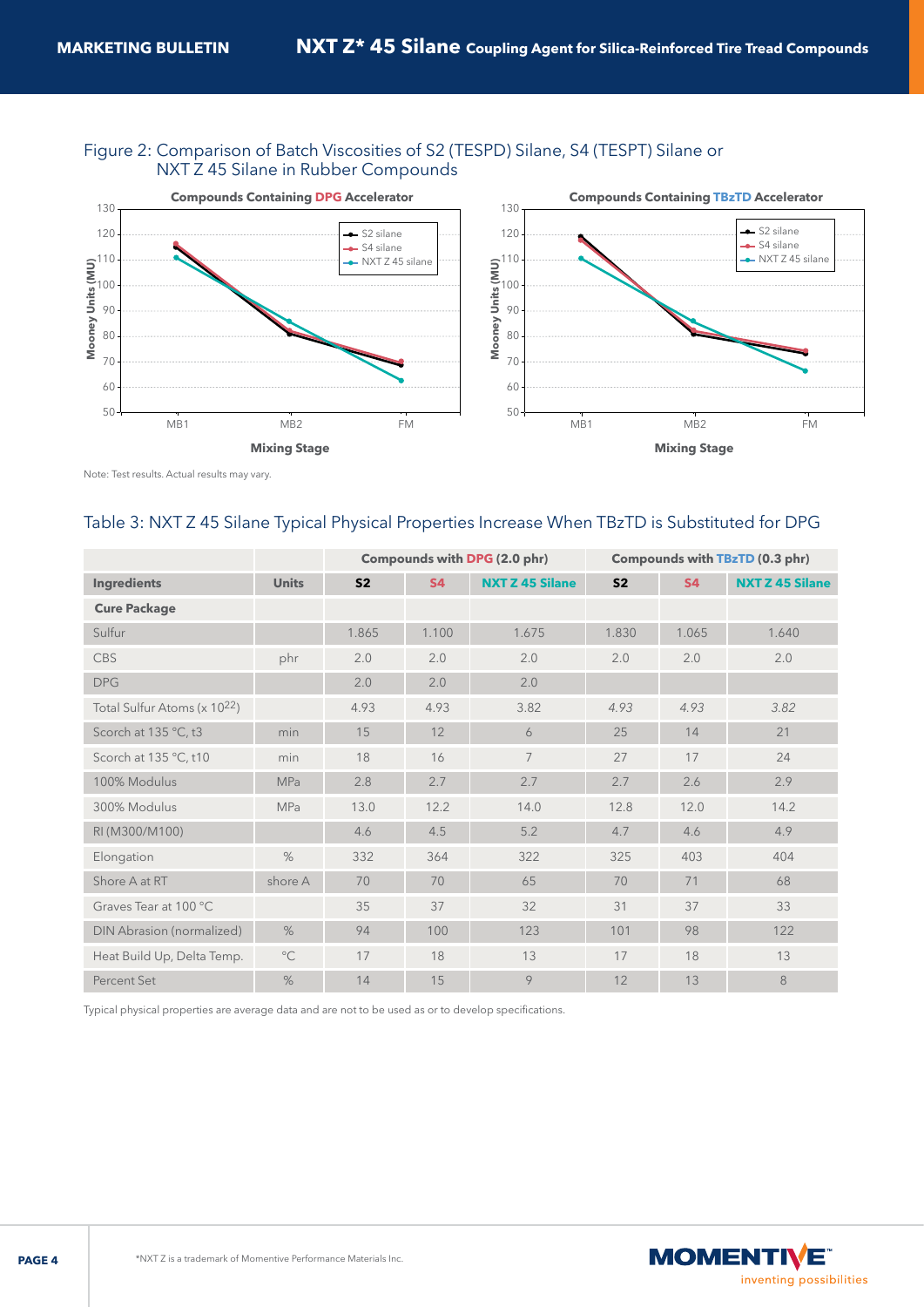#### Table 4: Comparison of Rebound Values for Rubber Compounds Containing S2 (TESPD) Silane, S4 (TESPT) Silane or NXT Z 45 Silane Having a Cure Package of CBS and DPG Versus CBS and TBzTD

|                |              | Compounds with DPG (2.0 phr) |           |                        |                |           | Compounds with TBzTD (0.3 phr) |
|----------------|--------------|------------------------------|-----------|------------------------|----------------|-----------|--------------------------------|
| <b>Rebound</b> | <b>Units</b> | S <sub>2</sub>               | <b>S4</b> | <b>NXT Z 45 Silane</b> | S <sub>2</sub> | <b>S4</b> | <b>NXT Z 45 Silane</b>         |
| $0^{\circ}$ C  | %            | 8                            | $\circ$   | 6                      | 8              | 8         |                                |
| <b>RT</b>      | %            | 20                           | 21        | 23                     | 20             | 21        | 23                             |
| $70^{\circ}$ C | %            | 40                           | 40        | 45                     | 41             | 41        | 47                             |
| 100 °C         | %            | 49                           | 49        | 54                     | 50             | 50        | 52                             |
| $100 °C - RT$  | $\%$         | 29                           | 28        | 31                     | 30             | 29        | 29                             |

#### Figure 3: E' Strain Sweep of Rubber Compounds Containing S2 (TESPD) Silane, S4 (TESPT) Silane or NXT Z 45 Silane Having a Cure Package of CBS and DPG Versus CBS and TBzTD



Note: Test results. Actual results may vary.

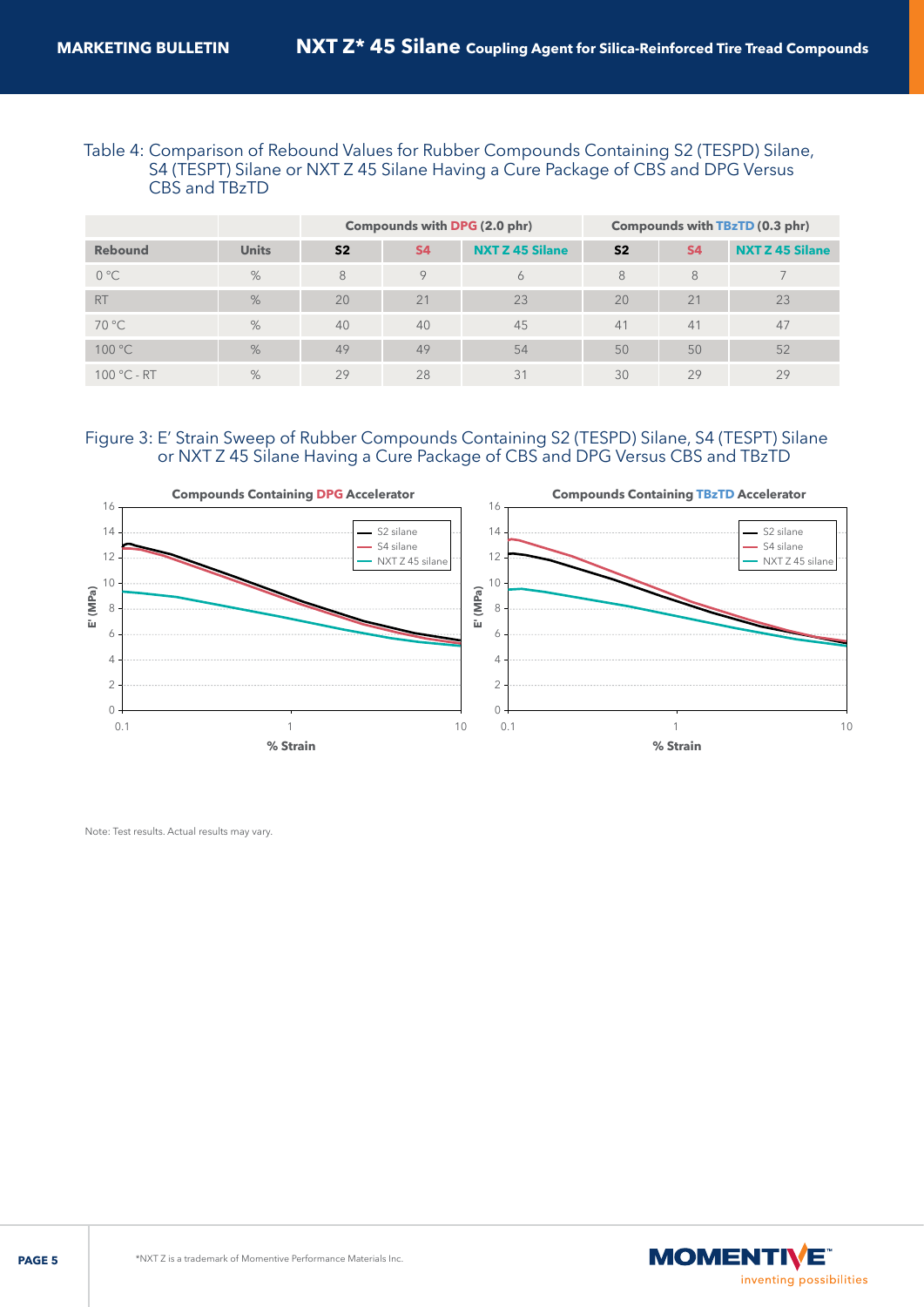#### Figure 4: E'' Strain Sweep of Rubber Compounds Containing S2 (TESPD) Silane, S4 (TESPT) Silane or NXT Z 45 Silane Having a Cure Package of CBS and DPG Versus CBS and TBzTD



#### Figure 5: Tan d Max Values for Rubber Compounds Containing S2 (TESPD) Silane, S4 (TESPT) Silane or NXT Z 45 Silane Having a Cure Package of CBS and DPG Versus CBS and TBzTD



Note: Test results. Actual results may vary.

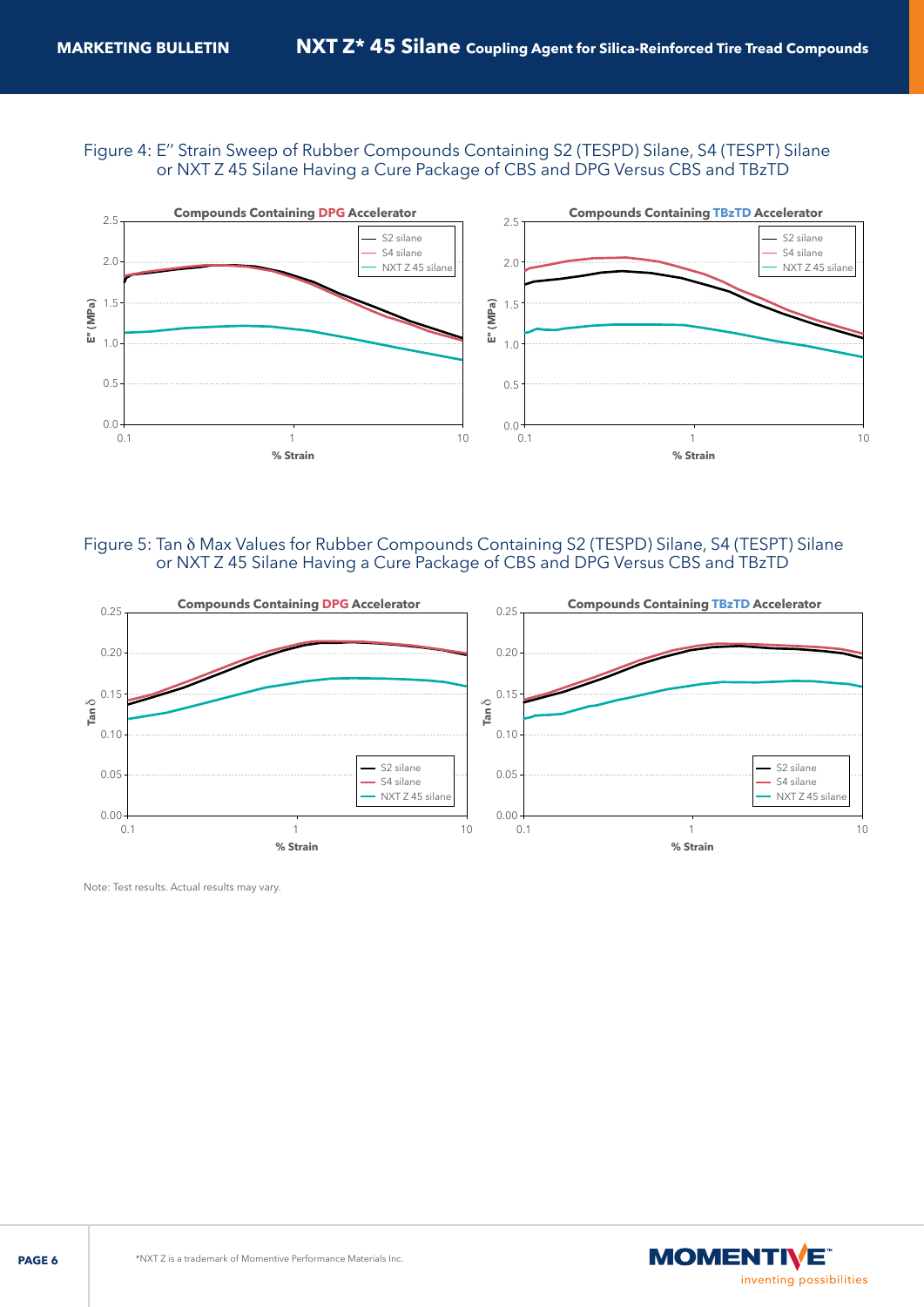#### Figure 6: Temperature Sweep of S2 (TESPD) Silane, S4 (TESPT) Silane or NXT Z 45 Silane Rubber Compounds Having a Cure Package of CBS and DPG Versus CBS and TBzTD



Note: Test results. Actual results may vary.

#### Table 5: Mix Procedure for NXT Z 45 Silane

| 1.6L Banbury Mixer, 80 rpm, 70% FF |                |  |                                 |  |  |  |
|------------------------------------|----------------|--|---------------------------------|--|--|--|
| <b>Time</b>                        | $T(^{\circ}C)$ |  | <b>Ingredients</b>              |  |  |  |
| Masterbatch (MB1)                  |                |  |                                 |  |  |  |
| 0:00                               | 70             |  | Polymers                        |  |  |  |
| 0:40                               |                |  | 1/2 silica, silane              |  |  |  |
| 1:30                               |                |  | 1/2 silica, chemicals           |  |  |  |
| 2:30                               | 125            |  | Carbon black, Oil               |  |  |  |
| 4:00                               | 135            |  | Sweep                           |  |  |  |
| 6:00                               | 155            |  | Discharge                       |  |  |  |
|                                    |                |  | Mill Blend                      |  |  |  |
| <b>Masterbatch (MB2)</b>           |                |  |                                 |  |  |  |
| 0:00                               | 70             |  | Add MB1                         |  |  |  |
| 1:00                               |                |  | Add any chemicals               |  |  |  |
| 2:00                               | 135            |  | Sweep                           |  |  |  |
| 4:00                               | 155            |  | Discharge                       |  |  |  |
|                                    |                |  | Mill Blend                      |  |  |  |
| <b>Final Mix (Productive Mix)</b>  |                |  |                                 |  |  |  |
| 0:00                               | 50             |  | Add MB2, Cure Package at 50 rpm |  |  |  |
| 3:10                               | 105            |  | Discharge                       |  |  |  |
|                                    |                |  | Mil Blend                       |  |  |  |